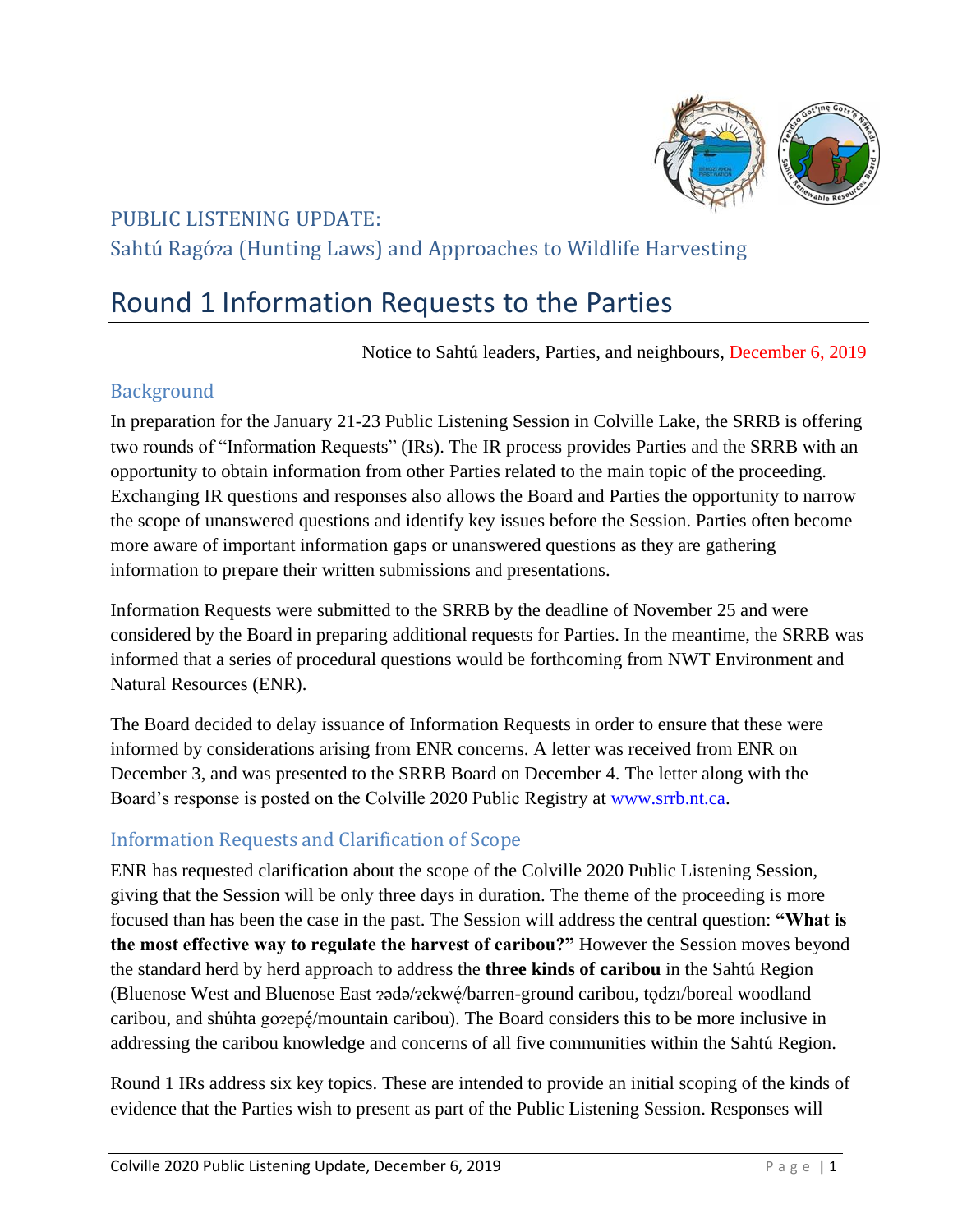serve as a basis for identifying any gaps that may need to be addressed in Round 2. Responses need not be comprehensive. The SRRB welcomes oral submissions (by phone) that can be documented by SRRB staff and verified by the contributing Party by the deadline of Tuesday, December 17.

Additional questions may be submitted on other topics, and will be compiled by the Board as part of the scope for future Public Listening Sessions or other forums as appropriate. Questions of this kind submitted to date are appended within this update.

#### IR1 Topics

- 1. Caribou Status
- 2. Hunting Law
- 3. Approaches to Wildlife Harvesting
- 4. Harvest Monitoring
- 5. Participation, Education, Information
- 6. Aboriginal and Treaty Rights

## Confirmation of Additional Parties

The SRRB Board reviewed additional registrations to participate in the Colville 2020 Public Listening Session as Parties on December 6, and as a result, two additional Parties were confirmed: Kugluktuk Angoniatit Association and Inuvialuit Game Council. This brings the list of confirmed Parties to 13. The SRRB will continue to consider additional registrations.

#### Confirmed Parties

#### *Listed in alphabetical order.*

- 1. Colville Renewable Resources Council and Behdzi Ahda First Nation
- 2. Dehcho First Nations
- 3. Déline Got'ine Government and Déline Pehdzo Got'ıne (Renewable Resources Council)
- 4. Fort Good Hope ?ehdzo Got'ınę
- 5. Inuvialuit Game Council
- 6. Kugluktuk Angoniatit Association
- 7. Norman Wells ?ehdzo Got'ıne
- 8. NWT Environment and Natural Resources
- 9. Ross River (Tu Łidlini) Dena Council
- 10. Tulít'a Dene Band
- 11. Tulít'a Land Corporation
- 12. Tulít'a ?ehdzo Got'ınę
- 13. Yamoga Land Corporation

#### Information Requests

Each of the following IRs is directed either to all Parties, or to one or more individual Parties. The source of the request is listed in italics after the IR. All documents referenced are available on the Public Registry at [www.srrb.nt.ca.](http://www.srrb.nt.ca/) Please provide short responses to the following questions to the SRRB by December 17, orally at 867-588-4040 or in writing to [info@srrb.nt.ca.](mailto:info@srrb.nt.ca) **If you have existing document(s) that address one or more questions, please provide the documents and highlight the relevant section in your response.**

**All responses will be posted on the Colville 2020 Public Registry** at [www.srrb.nt.ca,](http://www.srrb.nt.ca/) except in special circumstances when a Party wishes to make a Motion requesting that confidential,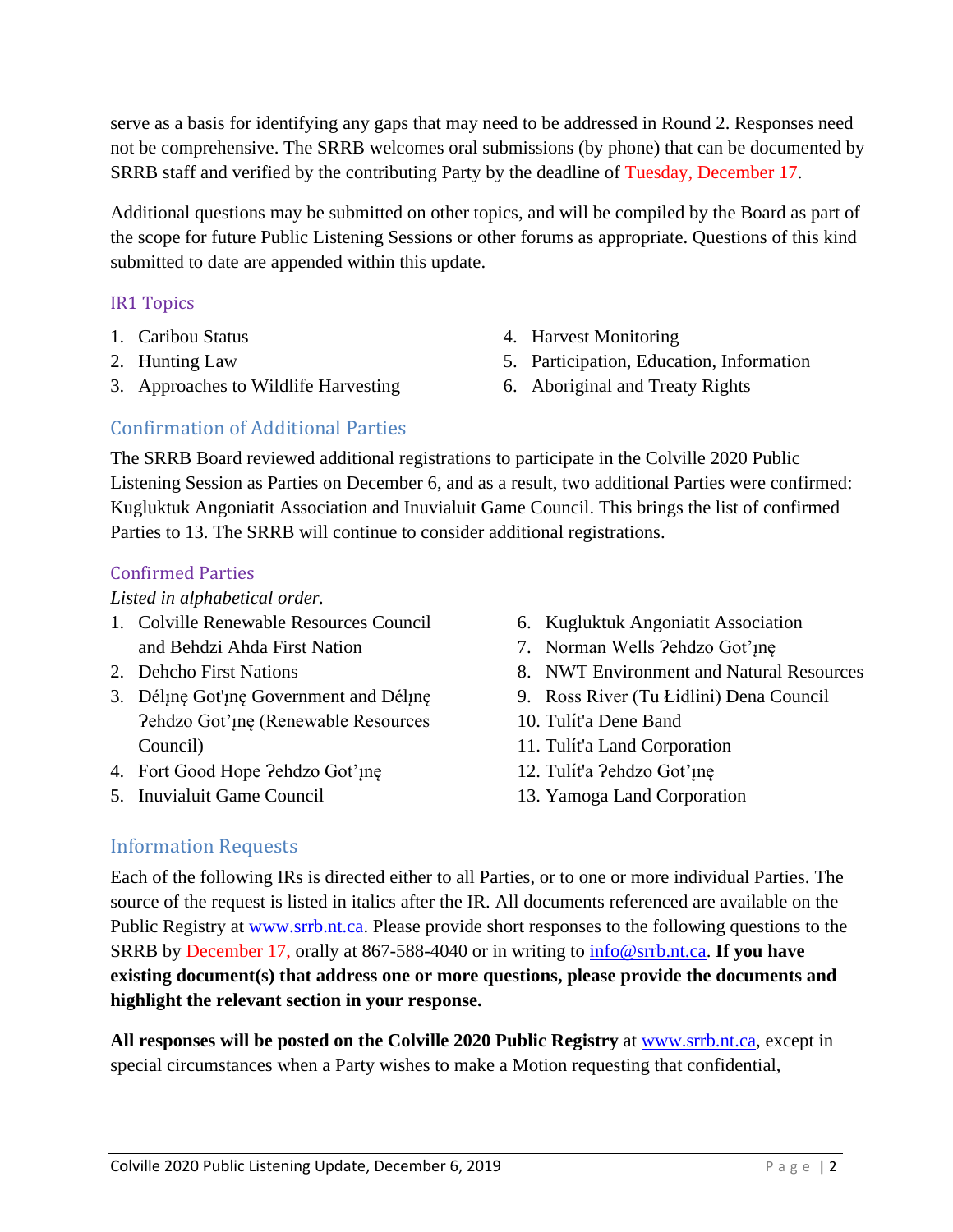proprietary or sensitive information (including Traditional Knowledge) be protected under Section 12.21 of the SRRB's Hearing Rules.

## Topic 1: Caribou Status

## *IRs to All Parties*

1.1. Which kinds of caribou most concern you as a Party:  $\text{redə/}$ <sub>2ekwe</sub> (Bluenose West or Bluenose East barren-ground caribou), shúhtago $2ep$ ę́ (Northern Mountain caribou), or tǫdzı (Boreal Woodland caribou)? Describe your main conservation concerns. *(SRRB)*

## *IRs to NWT Environment and Natural Resources*

- 1.2 What development permits, licenses, interests and dispositions (including mineral claims) have been approved by the Government of the Northwest Territories or any other regulatory body in the Bluenose West range SB/01/02 since 2006 to the current date? *(Colville)*
- 1.3 How many caribou are being taken through outfitted sport hunting? *(Tulı́ t'a)*
- 1.4 Do the ENR biologists know if the muskox are causing the caribou to move? Do they eat the same thing the same way or just ruin the habitat? *(Tulı́ t'a)*

## Topic 2: Hunting Law

## *IRs to All Parties*

- 2.1 Do you have concerns about regulation of caribou harvest? What are your concerns? *(SRRB)*
- 2.2 How do you ensure that Indigenous harvesters that are not from your jurisdiction respect local hunting laws? How do you deal with visiting Indigenous harvesters that violate local hunting laws? *(SRRB)*
- 2.3 In the North, each region has a wildlife management authority that works with communities to determine the approach to caribou conservation. Do you have concerns about the coordination of caribou hunting regulation across regions? How do you propose that these concerns be addressed? *(SRRB)*

#### *IR to Délı̨nę and NWT Environment and Natural Resources (ENR)*

2.4 In its 2016 *Ɂekwe ́ hé Dene Ts'ı lı - Sustaining Relationships* Hearing Report (BNE Hearing Report), accepted by the Minister, the SRRB asked the following: "Dél<sub>i</sub>ne and the Government of the NWT are requested to immediately begin a process for determining whether and how the restorative justice code for zekwę zeza hegerichá gha gózo (enforcement) in Dél<sub>l</sub>ne's *Belare Wile Gots'é ?ekwé* plan will be recognized as an "Alternative Measures" option under the Wildlife Act" (Hearing Decision 38). Can Déline and ENR indicate whether there have been any discussions about how the proposed restorative justice code developed by Déline will be recognized as one of the "Alternative" Measures" for enforcement under the Wildlife Act? If not, what would assist in further dialogue on this? *(SRRB)*

## *IR to Kugluktuk Angoniatit Association (KAA) and Ross River (Tu Łidlini) Dena Council (RRDC)*

2.5 KAA and RRDC have engaged in development of community harvest laws. Please share as much information as possible about these laws and how they are working to address caribou conservation concerns.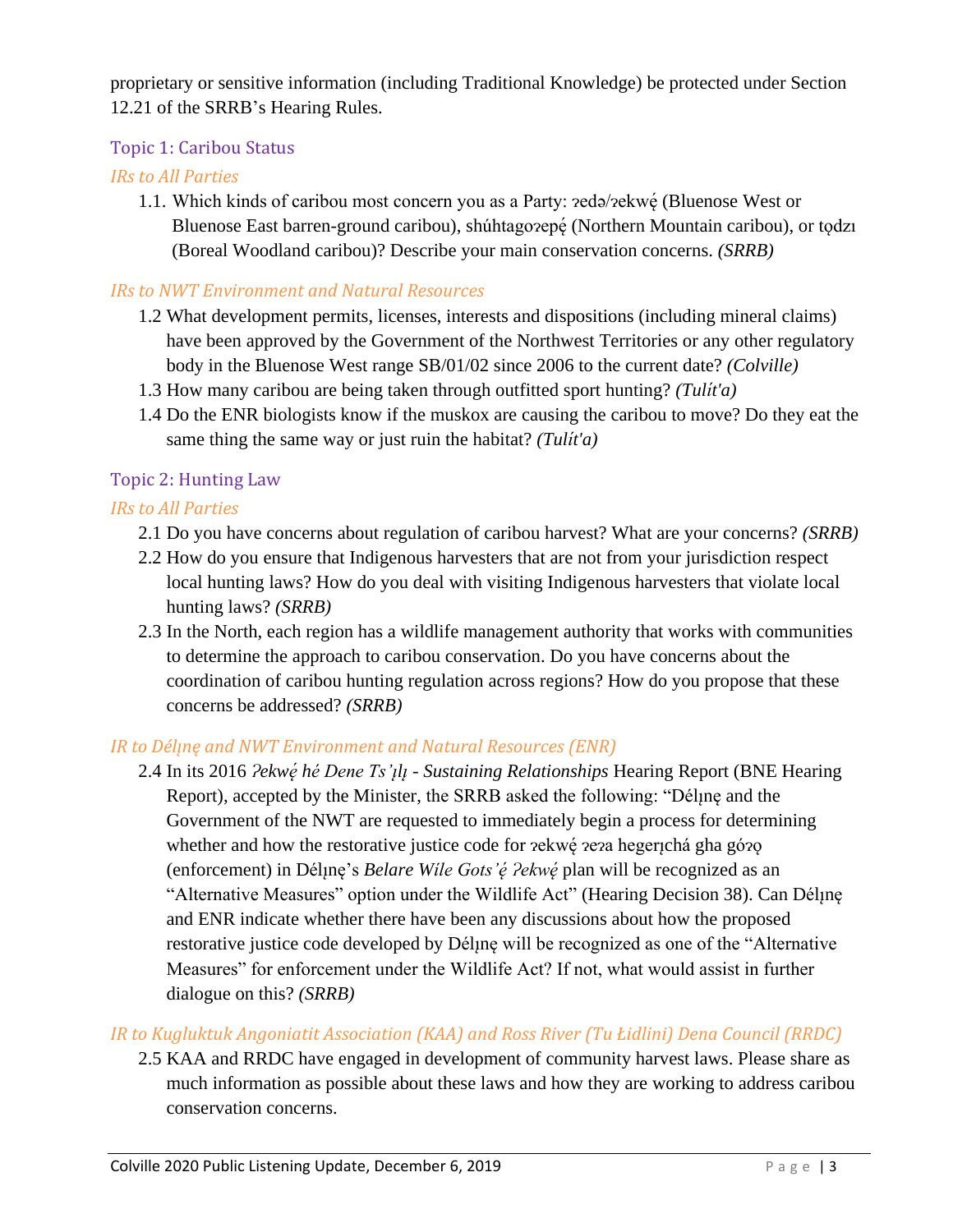## *IRs to Délı̨nę*

- 2.6 We understand that Dél<sub>l</sub>ne's *Belare Wile Gots'é ?ekwé* plan has been community-approved and implemented by the community since November 2015. It was approved by the SRRB on July 28, 2016, and approved by the ENR Minister Robert C. McLeod on February 22, 2017. How effective have the hunting regulation parts of the plan have been over the past four years in supporting ɂekwe ̨́ conservation? *(SRRB)*
- 2.7 Dél<sub>l</sub>ne provided information about the status of ?ehda<sub>l</sub>la ?ekwé (Bluenose East caribou) for the November 19-20, 2019 status meeting of the ACCWM (Advisory Committee for Cooperation on Wildlife Management). Dél<sub>l</sub>ne has also been working to review the *Belare Wile Gots'ę ?ekwe plan in light of traditional knowledge and science regarding the status of* Pehdaįla Pekwę (Bluenose East caribou). Please provide details about revisions to the hunting law parts of the plan, including: 2ekwę́ gha máhsı ts'µµwe (ceremonial harvest); majority yárégo (male) harvest; and efforts to gain recognition of Dél<sub>i</sub>ne's harvest law under the "alternative measures" clause of the Wildlife Act (Section 167). *(SRRB)*

## *IR to Inuvialuit Game Council (IGC)*

2.8 Under the Inuvialuit Final Agreement, the IGC represents the collective Inuvialuit interest in all matters pertaining to the management of wildlife and wildlife habitat in the ISR. The IGC allocates Inuvialuit quotas among the six ISR communities. Please provide a description of the IGC's approach to working with communities and ENR in hunting regulation.

#### *IRs to NWT Environment and Natural Resources (ENR)*

- 2.9 In its 2016 BNE Hearing Report*,* accepted by the Minister, in Hearing Decision 29, the SRRB recommended that, "NWT Environment and Natural Resources amend Schedule 5A of the Big Game Hunting Regulations under the Northwest Territories Wildlife Act to add a condition for current zone S/BC/03 that requires harvesting authorization from the local Pehdzo Got'ine (Renewable Resources Council), and removes the requirement for a tag for Bluenose East zekwé." Please provide an update on the process for amending the ̨́ Regulations. *(SRRB)*
- 2.10 In its 2016 BNE Hearing Report, accepted by the Minister, in Hearing Decision 31, the SRRB requested, "that NWT Environment and Natural Resources amend Schedule A of the Big Game Hunting Regulations under the Wildlife Act to remove the requirement for a bull only harvest in current zone S/BC/03 and replace this with a condition requiring authorization from the local ?ehdzo Got'<sub>i</sub> ne (Renewable Resources Council)." Can GNWT provide an update on these regulations amendments? *(SRRB)*
- 2.11 There is evidence that muskox populations are increasing in the Sahtú region. Would increasing the number of hunting tags be sustainable for muskoxen, and beneficial for caribou populations? *(SRRB)*
- 2.12 The resident hunting licences under the Wildlife Act permitting individuals to hunt big game and harvest small game subject to certain conditions contained in the Act - deem individuals to be "resident" after just one year. This is not in accordance with Sahtú Dene law. Can this be changed for the Sahtú region? *(Tulı́ t'a)*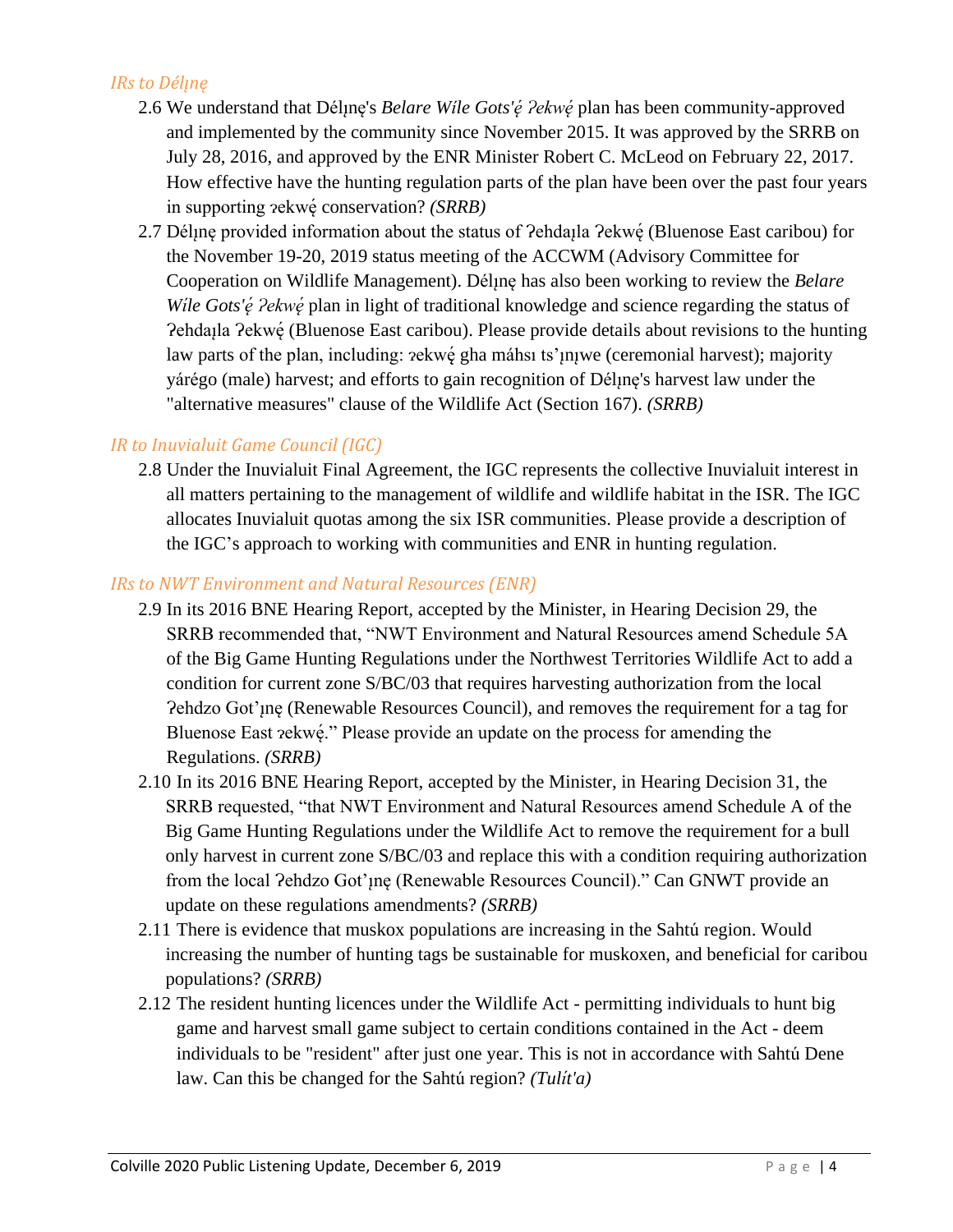## Topic 3: Approaches to Wildlife Harvesting

#### *IRs to All Parties*

- 3.1 List three (or more) aspects of Indigenous country food systems and ways of life that most contribute to promoting caribou conservation. Do you have concerns about threats to these systems? *(SRRB)*
- 3.2 How are Indigenous country food systems changing? What impacts are these changes having on caribou? *(SRRB)*

## Topic 4: Harvest Monitoring

#### *IRs to All Parties*

- 4.1 Harvest monitoring is recognized as a key component in effective harvest regulation. What is the most effective way to monitor caribou harvest in your experience? *(SRRB)*
- 4.2 Over the past year, Indigenous Guardian programs have come onto the national stage as part of Indigenous environmental governance systems. What role can Guardians play in harvest monitoring? *(SRRB)*

## Topic 5: Participation, Education, Information

#### *IRs to All Parties*

- 5.1 Discussions among Member Boards of the Advisory Committee for Cooperation on Wildlife Management emphasize education and communication as priorities in achieving effective harvest regulation. What are your priorities for education and communication? *(SRRB)*
- 5.2 The *Indigenous Discussion Paper and Calls to Action* presented at the 2018 North American Caribou Workshop notes that "all Indigenous people have roles to play in caribou stewardship – women, men, and those who define their gender in a more fluid way – just as caribou herds are structured according to the roles of individual animals. We all depend upon each other." Please describe the importance of gender roles for you in harvest regulation, and any concerns about inclusion. *(SRRB)*
- 5.3 In its 2016 BNE Hearing Report, the SRRB found that that "there is strong consensus in the Sahtú Region that youth involvement is critical for the success of community  $z$ ekw $\acute{\text{e}}$  [caribou] conservation plans." Describe your approach to involving youth in wildlife harvesting and harvest regulation. *(SRRB)*
- 5.4 What materials or websites do you recommend for review as relevant for consideration by the Parties related to the central question of the Public Listening Session? *(SRRB)*

## Topic 6: Aboriginal and Treaty Rights

#### *IR to All Parties*

6.1 All regions in the North with Comprehensive Land Claim Agreements conducted similarly designed Harvest Studies as a requirement of their claims and as an evidence base for protecting Indigenous harvesting rights. If you participated as a partner in a Harvest Study, what do you consider to be the current and future value of the study? If you are continuing to participate in Harvest Studies, are these differently designed? Are they being used differently? *(SRRB)*